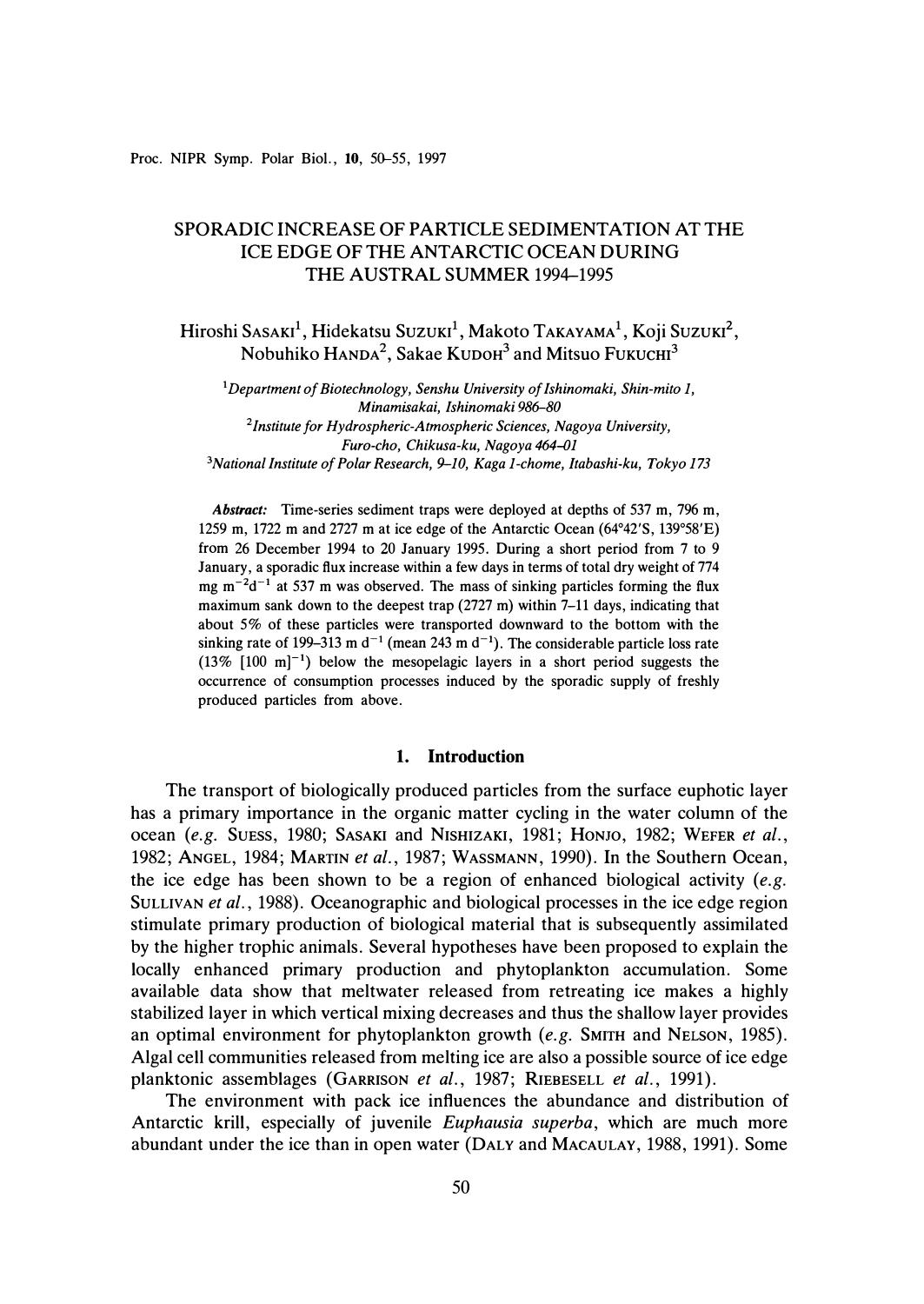time-series observations using sediment traps in the ice edge region of the Antarctic seas show the occurrence of maximum fluxes of sinking particles, mostly krill fecal pellets, during spring to summer (BODUNGEN, 1986; WEFER *et al.*, 1988).

Studies on the variability of particulate matter sedimentation can be useful in estimating the temporal change of biological production in the upper layers. In the Antarctic ice edge region, little is known about the short term variation and the fate of sinking particles which would be associated with the ecological processes in the upper water column. The present observation shows that the particle flux is restricted to a short period in the ice edge during summer of 1994-1995, and the sinking process of the same mass of particles from the mesopelagic layer (537 m) to near the bottom (2727 m) was clearly recogized.

### **2. Materials and Methods**

The flux variability was observed from about a one month deployment of sediment traps in an ice edge region of the Antarctic Ocean during HAKUHO-MARU Cruise KH94-4. Five time-series sediment traps, with a collection area of  $0.5 \text{ m}^2$ (McLane Mark V and VI, HoNJO and DOHERTY, 1988), were attached to a moored array located at a station (64° 42'S, 139° 58'E, water depth 2930 m). The real ice edge was approximately 20 miles south of the mooring site at the end of December. The traps were suspended at depths of 537 m, 796 m, 1259 m, 1722 m and 2727 m. Sampling intervals were 3 days with the exception of the last period (2 days), starting on 26 December 1994 and ending on 21 January 1995. Before the deployment, neutralized formaline solution was added to highly saline filtered seawater *(ca.* 5%) as a preservative. Three cups of the shallowest trap (from 26 December to 3 January) were lost during the deployment.

The collected particles were split into aliquots. The zooplankton swimmers (larger than *ca.* 0.1 mm in longest dimension) were removed by picking up individuals before the later analyses. Aliquots with particles (mainly 3/32 split) were filtered through Whatman GF/F glass fiber filters, and the filters were used for the determination of total mass (dry weight: DW), HCI-soluble fraction (HSF) and combustible fraction (CF). The HSF represented the carbonate content which was measured with the CHN analyzer using decalcified (with HCl) and non-decalcified samples. The HSF was calculated as  $(C_{total}-C_{org})\times 8.33$ . The CF (organic matter) was determined as ignition loss at 450°C. The remaining portion was taken as a non-combustible fraction (NCF) which can include biogenic and lithogenic silicates.

#### **3. Results**

The downward particle flux of total dry weight (OW) during the sampling period varied from 5 mg m<sup>-2</sup>d<sup>-1</sup> at 2727 m to 775 mg m<sup>-2</sup>d<sup>-1</sup> at 537 m (Fig. 1). The highest flux with a typical peak (Max-1) was recorded at the shallowest trap  $(537 \text{ m})$  in a short period from 7 to 9 January 1995. Below 537 m, the maximal flux occurred at each depth; from 7 to 9 January at 796 m (402 mg  $m^{-2}d^{-1}$ ), from 10 to 12 at 1259 m (331)  $\text{mg m}^{-2}\text{d}^{-1}$ ), from 13 to 15 at 1722 m (174 mg m<sup>-2</sup>d<sup>-1</sup>) and from 16 to 18 at 2727 m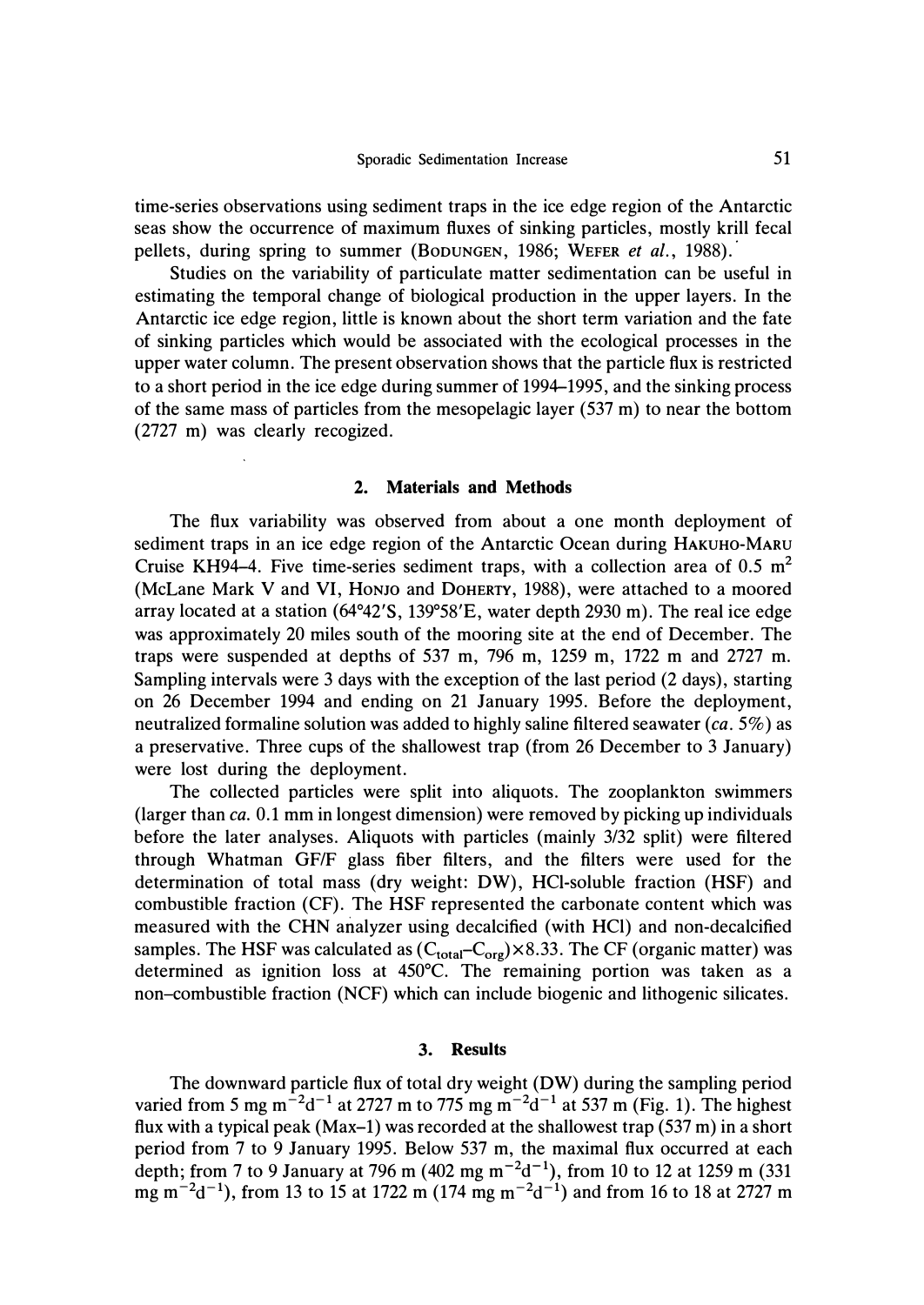52 H. **SASAKI** *et al.* 



Fig. 1. Variability in downward particulate fluxes in terms of dry weight (mg  $m^{-2}d^{-1}$ ) at the ice edge of the *Antarctic Ocean during the austral summer of 1994-1995. Samples from 26 December to 3 January at 537 m were lost during the deployment (nd: no data).* 

(36 mg  $m^{-2}d^{-1}$ ). The deep flux maximum exceeded the minimum flux at the shallowest depth  $(28 \text{ mg m}^{-2}d^{-1})$ , at 537 m, 19–20 January). The flux of Max–1 gradually decreased with increasing depth and also decreased with the passage of time. The same mass of particles apparently started sinking at 537 m in Max-1, and sank down to the deepest trap depth (2727 m) in the period from 16 to 18 January. It took about 7 to 11 days for those particles to reach the depth of 2727 m, although a large proportion (95%) were lost during sinking between 537 m and 2727 m.

Another sudden flux increase of 289 mg  $m^{-2}d^{-1}$  (Max–2) was observed at 796 m from 29 to 31 December 1994. The flux of Max-2, however, rapidly decreased with depth ( $\geq$ 1259 m) and disappeared in the following sampling interval (1–3 January).

Among the major constituents, NCF, including biogenic opal, was the dominant component of sinking particles (Fig. 2). The mean contributions of NCF at all depths were more than 50% except for that at 537 m. The contribution of CF representing organic matter was relatively high at the shallowest depth  $(>30\%$  at 537 m). The variablity of DW flux approximately coincided with those of NCF and CF (Fig. 2), which showed maximal fluxes in the period of Max-1 (409 mg  $m^{-2}d^{-1}$  for NCF, 288 mg  $m^{-2}d^{-1}$  for CF). The HSFs were the lowest mean contributions to the total DW. While this fraction was generally high in the shallow layers, no marked coincidence with the other components was observed.

Preliminary microscopic observations (data not shown) revealed that the dominant component of sinking particles in Max-1 were cylindrical fecal pellets, more than 1 mm in longest dimension. Those pellets are morphologically similar to freshly produced fecal pellets of *E. superba* obtained by shipboard cultures. The particle compostion observed in Max-2, however, was variable. It included crustacean carcasses, phytoplankton aggregates, small detritus, gelatinous material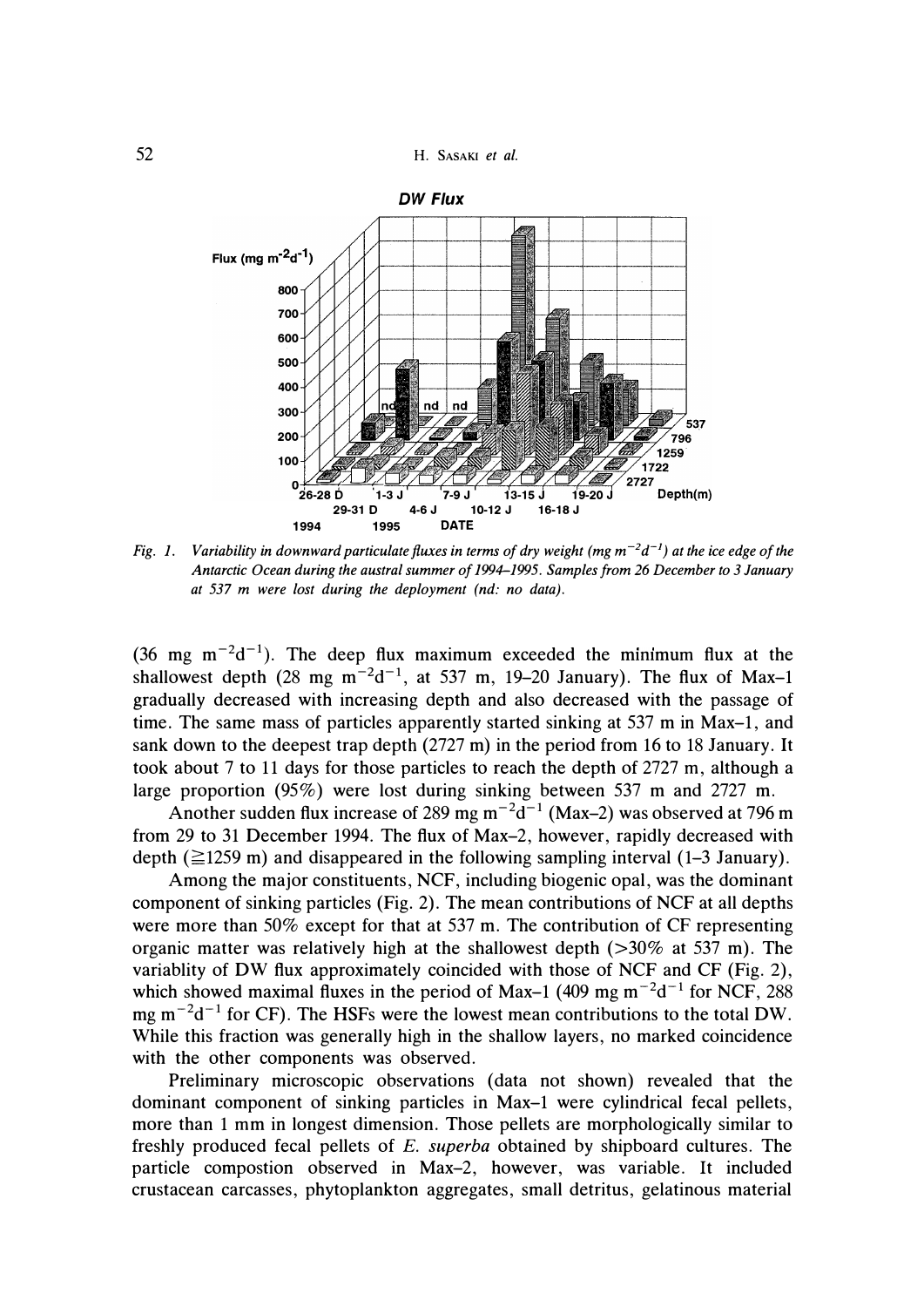

*Fig. 2. Variability in the particle composition including NCF (Noncombustible Fraction), CF (Combustible Fraction) and HSF (HCI-Soluble Fraction). Samples from 26 December to 3 January at 537 m were lost during the deployment (nd: no data).* 

and fecal pellets, among which the last component was a little different morphologically from fecal pellets found in Max-1, suggesting the occurrence of a biologically different event above the trap.

 $\ddot{\phantom{1}}$ 

## **4. Discussion**

The downward mass flux in the ice edge of the Antarctic Ocean during austral summer varied on a short time scale. Flux increases (Max-1 and Max-2) appeared within one sampling interval (in a few days), suggesting the occurrence of sinking particle production in the upper water column within a few days. This particle production process appears to be related to the receding ice edge and the hydrographical and biological properties above the traps as reported by **BATHMANN** *et*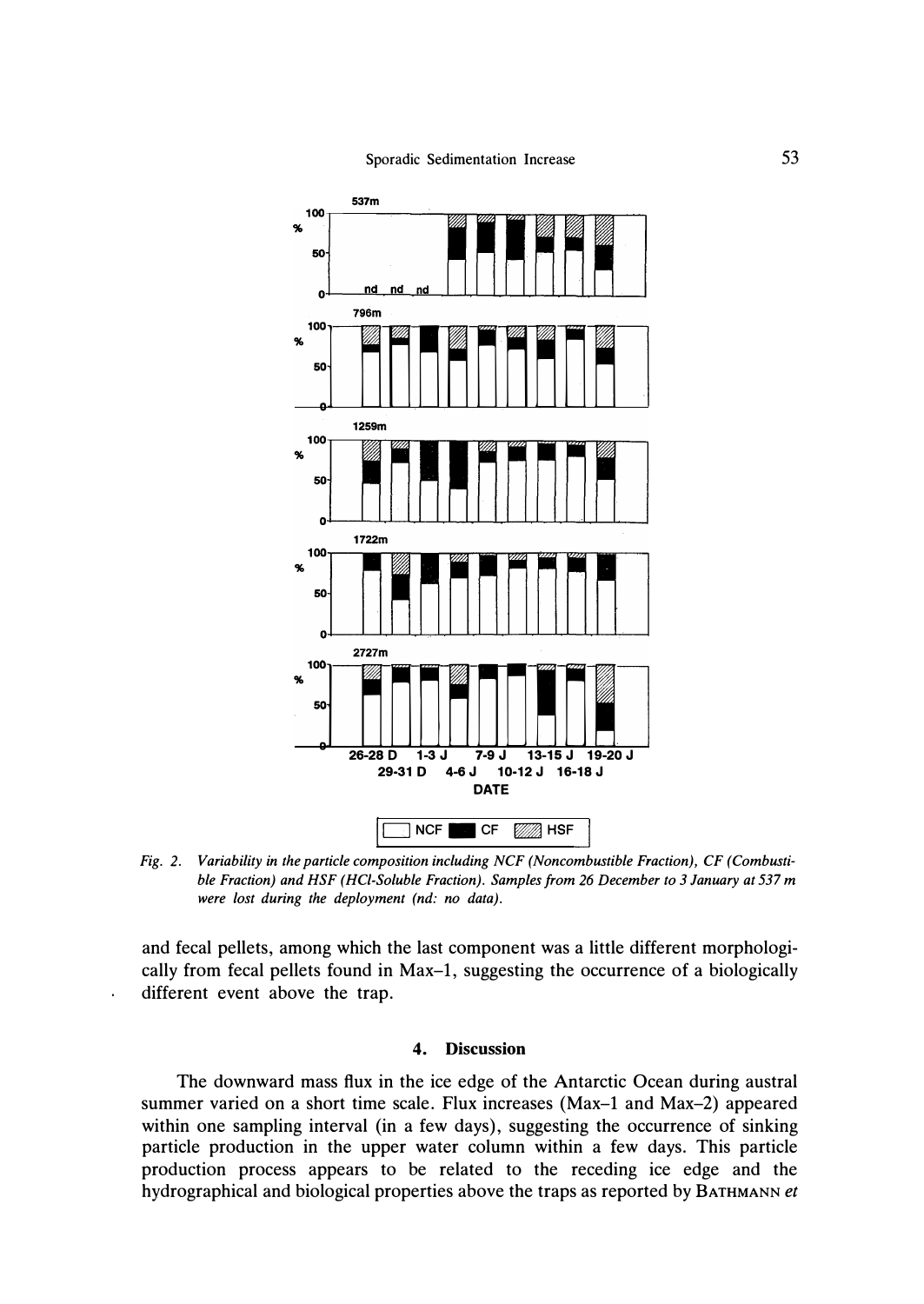*al.* (1991). This short term flux variability probably results in variable biological events, such as transient ice edge bloom of phytoplankton and the passage of a locally dense swarm of zooplankton above the traps. Thus the present flux increase seems to be sporadic event in the ice edge during summer.

The spatio-temporal variation of the flux after the occurrence of Max-1 showed that the same mass of sinking particles apparently sank down to the deepest trap, taking 7-11 days with considerable particle loss during sinking (Fig. 1). The flux of Max-1 decreased with depth and 5% of that reached to 2727 m on 16 to 18 January. The approximate sinking rate of these mass of particles can be estimated to be 199–313 m  $d^{-1}$ (mean 243 m  $d^{-1}$ ).

The present depth—related decrease of the same mass of particles derived from Max-1 seems to be a quite drastic loss occurring in the 537-2727 m water column. This is apparently different from the previous results *(e.g.* HARADA *et al.,* 1986), one of which showed no marked difference between mass fluxes of 494 m and 1588 m at a trap site in Bransfield Strait during a mid-summer bloom (WEFER *et al.,* 1988). According to the last study, the average loss rate of biogenic particles (without lithogenic faction) during sinking is calculated as *ca*.  $3\%$  [100 m]<sup>-1</sup> (282 mg loss in 494-1588 m water column). The same loss rate of particles (total mass) of this study  $(ca. 13\% [100 m]^{-1}$ ; 739 mg loss in 537–2727 m water column) was larger than the data mentioned above (WEFER *et al.,* 1988). This suggests that the present trapped samples includes rather consumable fractions with less lithogenic matter.

Preliminary results from microscopic analyses imply that feeding and defecation of crustacean zooplankton, probably Antarctic krill, can be the major factors contributing to the sporadic increase of flux observed. Krill feeding on phytoplankton and/or ice algae in the Antarctic seas results in mass flux of fecal pellets to deep layers (BoouNGEN, 1986). BATHMANN *et al.* (1991) also suggested the importance of krill feeding in the marginal ice zone during summer because of the coincidence of the increase of krill fecal pellets with the receding ice. The considerable loss of sinking particles below the mesopelagic layers in a relatively short period (7-11 days) suggests that the pronounced consumption processes could be induced by the sporadic supply of freshly produced particles from above.

In conclusion, sedimentation of particles at the ice edge of the Antarctic Ocean during the austral summer is highly variable and sporadic flux increases occur within a very short period (in a few days). The sedimentation process can be dependent on variable biological processes associated with the receding ice edge and possibly the advection of different water masses in the water column. Information from particle fluxes which allows extrapolation of the pelagic processes above the traps with other oceanographic data will be needed to understand the ice edge ecosystems.

## **Acknowledgments**

We acknowledge the encouragement of the principal investigator of cruise KH94-4, Prof. K. KAWAGUCHI, Ocean Research Institute, University of Tokyo, and the assistance provided by the captain, officers and crew of the R. V. HAKUHO-MARU during deployment and recovery of the traps. We thank T. FUKUMURA, Senshu